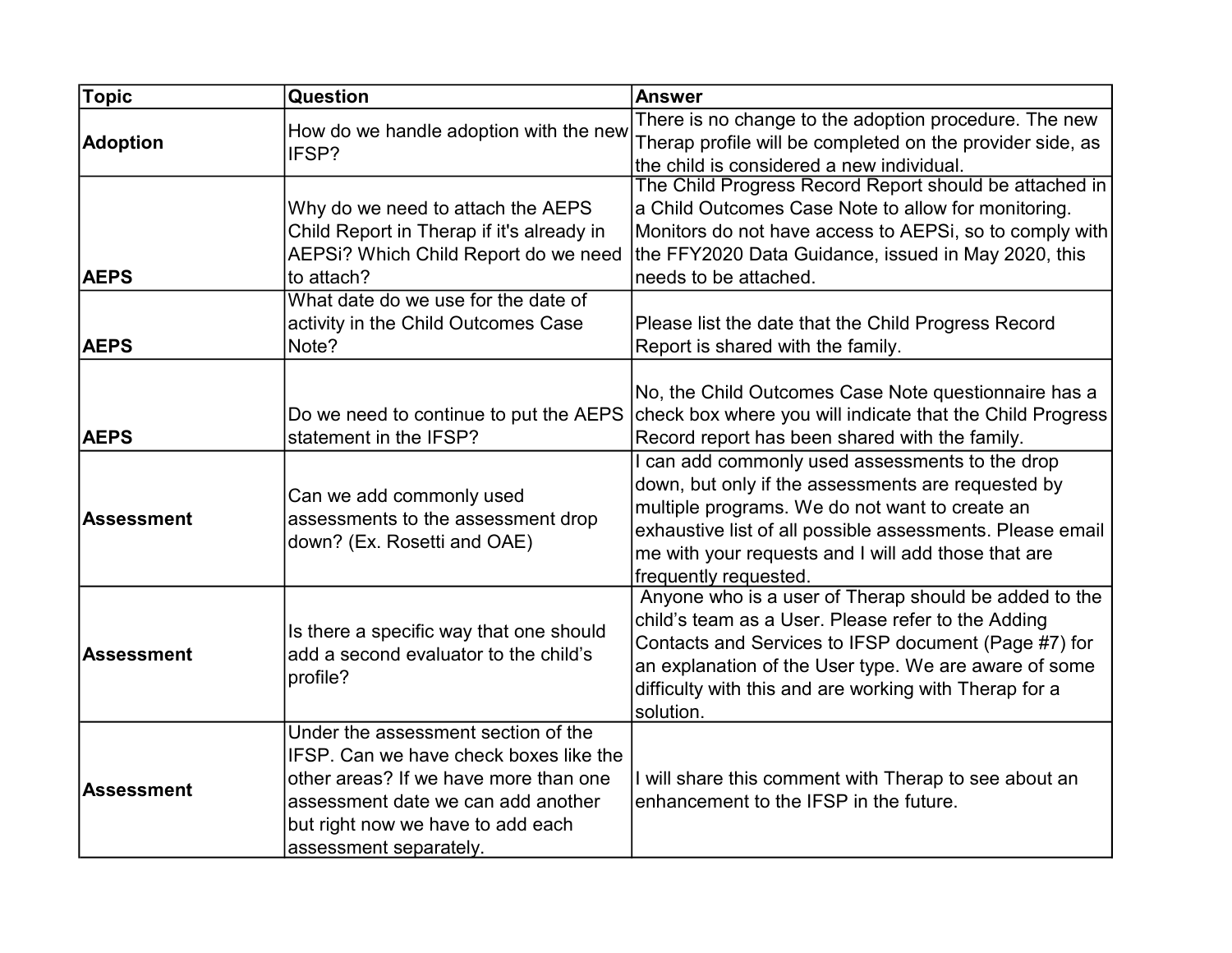| Assessment         | Under Assessment Type: Can we<br>choose more than one if we are not<br>adding in a score and the assessment<br>date is the same for all? | I will share this comment with Therap to see about an<br>enhancement to the IFSP in the future.                                                                                                                                                                                                                                                                                                                                                                                                                                                                                                                                                                                                                                                                                             |
|--------------------|------------------------------------------------------------------------------------------------------------------------------------------|---------------------------------------------------------------------------------------------------------------------------------------------------------------------------------------------------------------------------------------------------------------------------------------------------------------------------------------------------------------------------------------------------------------------------------------------------------------------------------------------------------------------------------------------------------------------------------------------------------------------------------------------------------------------------------------------------------------------------------------------------------------------------------------------|
| <b>Attachments</b> | Where do we attach documents to the<br>IFSP?                                                                                             | Documents are able to be attached to the IFSP in the<br>functional skills section. Please attach the<br>Evaluation/Assessment Reports, Progress Toward<br>Outcomes (for an Annual IFSP), Risk Assessment<br>(RMAP) and signed ISP. For any other documents (ex.<br>signed PWN, AEPSi Child Report), these should be<br>attached in Case Notes. Please refer to the Case Notes<br>Quick Guide for Case Notes that have specific<br>attachment requirements. If the attachment is not<br>included, you may add it in a General Case Note or the<br>Case Note that is most appropriate. A request has been<br>made to Therap to allow attachments at the end of the<br>IFSP before or after it has been approved. Once that has<br>been put in place, additional information will be provided. |
| Authorizations     | Do we continue with ID authorizations on<br>the state side for all plans, even the<br>ones established on the provider side?             | Yes, all ID Authorizations are completed on the state<br>side at this time.                                                                                                                                                                                                                                                                                                                                                                                                                                                                                                                                                                                                                                                                                                                 |
| <b>Browser</b>     | Can we use any browser to access the<br>IFSP?                                                                                            | The provider side IFSP in Therap works best in Chrome<br>or Firefox. Using Internet Explorer has resulted in issues<br>where people cannot see certain parts of the IFSP.                                                                                                                                                                                                                                                                                                                                                                                                                                                                                                                                                                                                                   |
| <b>Case Notes</b>  | In Case Notes, what does person<br>contacted mean? What do we fill out for<br>this?                                                      | You may fill the individual you contacted, if you made<br>contact with someone. This is not a required field in any<br>of the Case Notes, but may be helpful if you're<br>documenting attempted contacts with a family.                                                                                                                                                                                                                                                                                                                                                                                                                                                                                                                                                                     |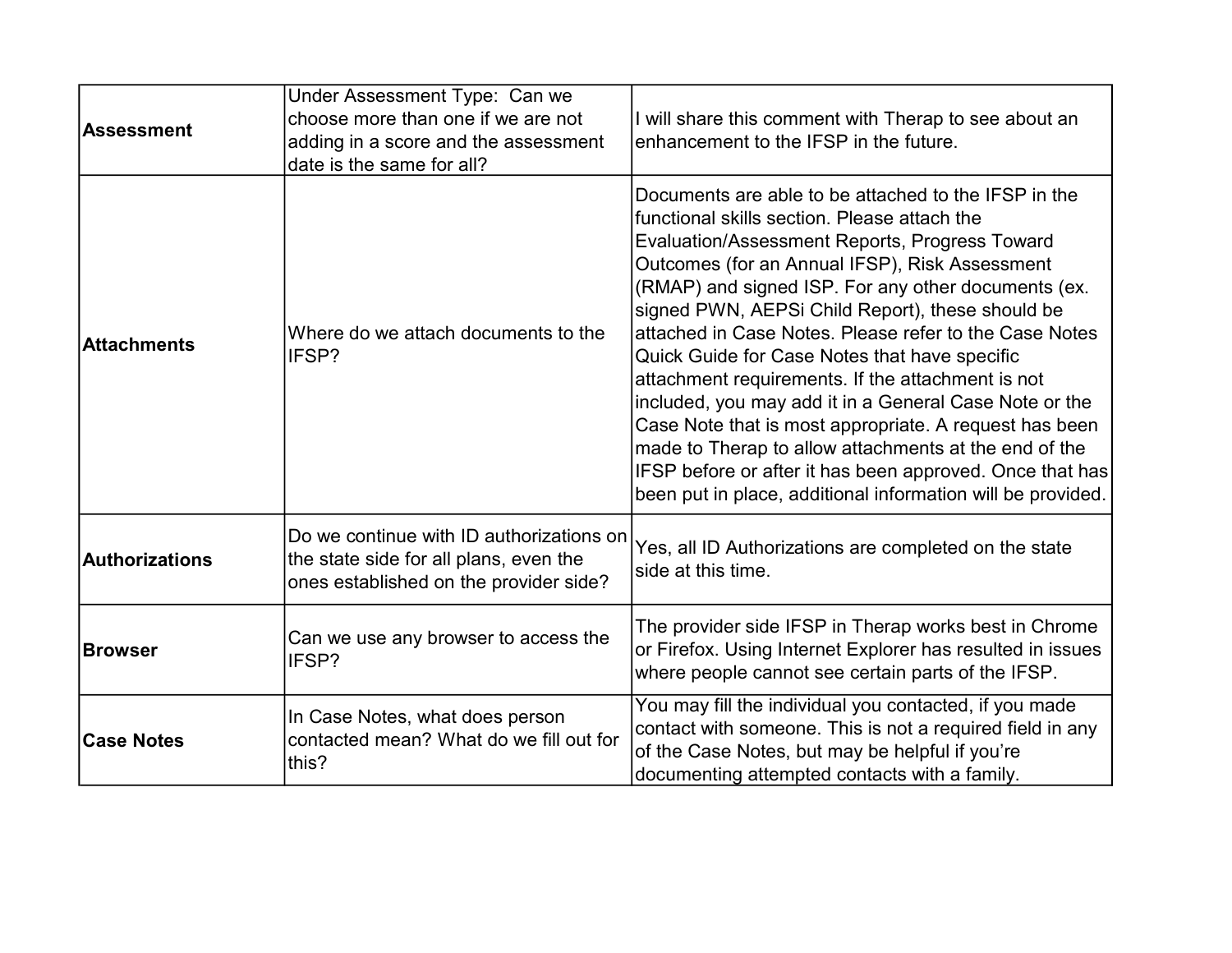| <b>Case Notes</b>         | Case Notes- we are having to double<br>enter data that is already in our<br>this?                                                                          | We will look at Case Notes to determine which ones can<br>documentation. Is there a way to simplify be changed to decrease duplication of documentation.                                                                                                                  |
|---------------------------|------------------------------------------------------------------------------------------------------------------------------------------------------------|---------------------------------------------------------------------------------------------------------------------------------------------------------------------------------------------------------------------------------------------------------------------------|
| <b>Change Requests</b>    | When do we need to use a change<br>request to update the IFSP?                                                                                             | When an IFSP is due for a review or a transition<br>meeting, or if there are any changes that need to be<br>made between annual plans, you need to use a change<br>request.                                                                                               |
| <b>Consultations</b>      | Do we add consultations to the state<br>side IFSP under services?                                                                                          | No, you will continue to add consultations in the<br>outcomes on the state side IFSPs.                                                                                                                                                                                    |
| Contacts                  | Shared Contact to an individual?                                                                                                                           | Yes. The Adding Services and Contacts Quick Guide<br>Can ID providers add an already created has been updated to reflect this. Previously we thought<br>that the PEIP would not have sufficient permissions to do<br>this step, but it turns out that they do.            |
| Date of Transition        | On annual plans, what if the eval and the<br>prior notices were done before 01/04,<br>what side should the plan be done?                                   | If any documentation was started for a plan prior to<br>1/4/21 on the state side, the annual IFSP needs to be<br>completed on the state side. When the next annual plan<br>is due, this will be created, including any supporting<br>documentation, on the provider side. |
| <b>Denied Eligibility</b> | For any eligibility denials, do we add the<br>IFSP on the provider side and ID<br>authorization on the state side to be able<br>to pay for the evaluation? | Yes, you will create all new plans after 1/4/21 on the<br>provider side. If the child is not eligible, you will continue<br>to create the ID Authorization on the state side.                                                                                             |
| <b>Emergency Contacts</b> | Emergency contacts would be the same<br>people as identified in the RMAP~ do we<br>need to have them entered as contacts?                                  | There is no requirement to add emergency contacts from<br>the RMAP to the child's contacts.                                                                                                                                                                               |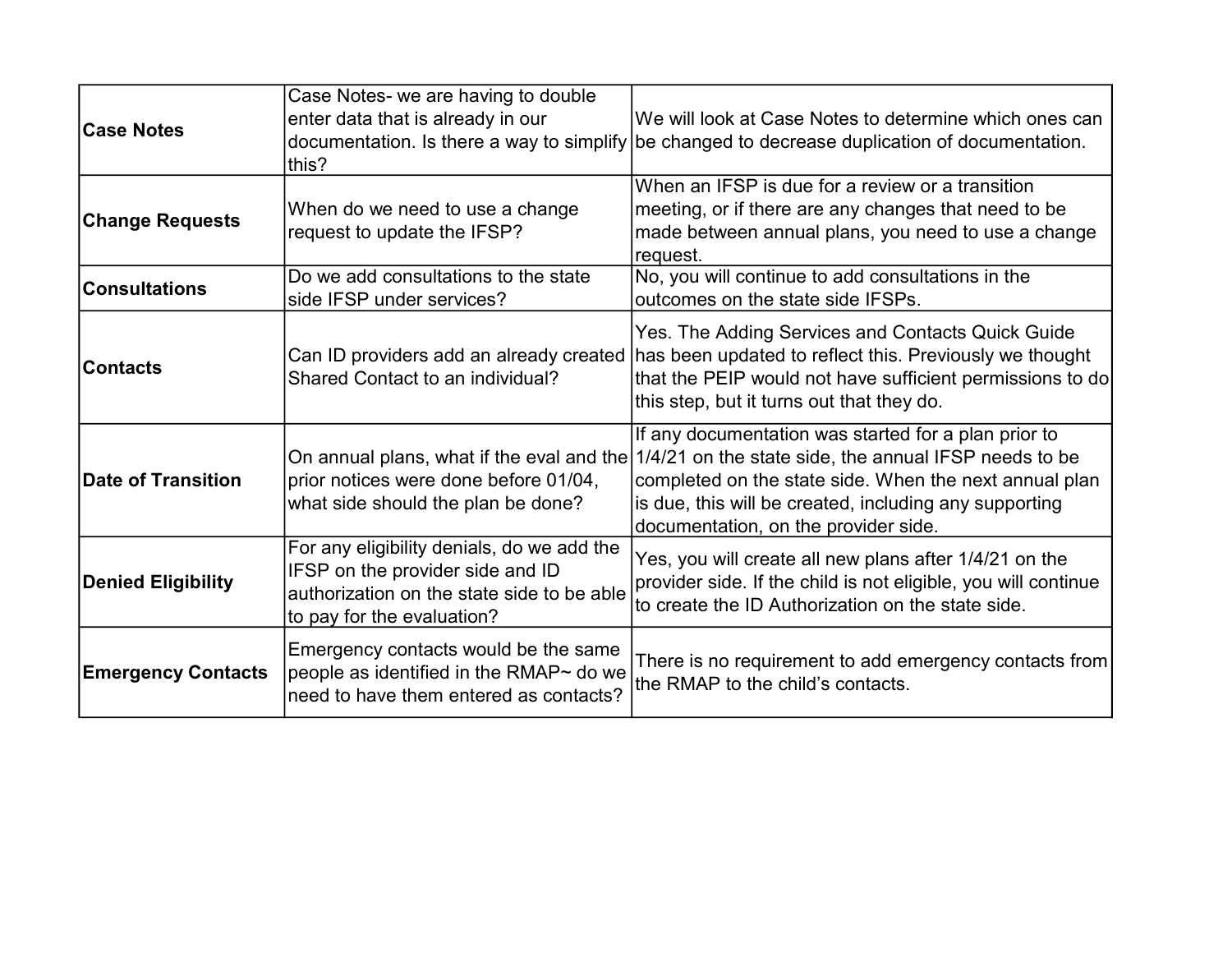| <b>Family Assessment</b><br><b>Section</b>                   | Under Summary of Family Concerns,<br>Priorities, and Resources, I am<br>wondering if the "Priorities" question is to<br>list the same or similar information that is<br>found in the previous questions in this<br>questionnaire? | Please refer to the IFSP Content Training Slides (Slide<br>$\#19$ ) for an explanation of how to answer each of the<br>questions in the questionnaire.                                                                                                                                                                                                                                                                                                                                                                               |
|--------------------------------------------------------------|-----------------------------------------------------------------------------------------------------------------------------------------------------------------------------------------------------------------------------------|--------------------------------------------------------------------------------------------------------------------------------------------------------------------------------------------------------------------------------------------------------------------------------------------------------------------------------------------------------------------------------------------------------------------------------------------------------------------------------------------------------------------------------------|
| <b>First Partial Month</b><br><b>Services</b>                | How do we document the first partial<br>month services in the IFSP?                                                                                                                                                               | You will continue to document the first partial month of<br>services using "other" funding and the dates. If only an<br>evaluation/IFSP is being completed, you will only enter<br>Infant Development (ID) as your service with other<br>funding and the total number of services (ex. 1<br>evaluation, 1 IFSP = 2 services). If the ID program will<br>also be completing home visits or consultations during<br>the first partial month, you will need to enter those with<br>"other" funding for the first partial month as well. |
| <b>IFSP-Annual and</b>                                       | Who should initiate an initial IFSP? Who                                                                                                                                                                                          | The initial IFSP will be initiated by the DDPM. The                                                                                                                                                                                                                                                                                                                                                                                                                                                                                  |
| Initial                                                      | should initiate an annual IFSP?                                                                                                                                                                                                   | Annual IFSP can be started by the PEIP.<br>No, they have the same content. The DDPM should be                                                                                                                                                                                                                                                                                                                                                                                                                                        |
| <b>IFSP-Draft Vs.</b><br><b>Pending Provider</b><br>Response | Is there a difference between an IFSP in<br><b>Draft status and Pending Provider</b><br>Response status?                                                                                                                          | creating an initial IFSP and sending it over to the PEIP to<br>put it in Pending Provider Response status. This will help<br>to prevent the saving issue when two people are in the<br>plan at the same time. An annual IFSP can be created<br>by the PEIP.                                                                                                                                                                                                                                                                          |
| <b>IFSP Participants</b>                                     | Under the IFSP Participants, can we<br>choose more than one if participants are<br>present for the IFSP the same way, Ex:<br>all on video conference?                                                                             | will share this comment with Therap to see about an<br>enhancement to the IFSP in the future.                                                                                                                                                                                                                                                                                                                                                                                                                                        |
|                                                              |                                                                                                                                                                                                                                   | The IFSP should show up immediately under "Pending                                                                                                                                                                                                                                                                                                                                                                                                                                                                                   |
| <b>IFSP-Pending</b><br><b>Provider Response</b>              | How long does it take for the IFSP to be<br>sent to the PEIP from the DDPM?                                                                                                                                                       | Provider Response." If you are not able to see it, you<br>may need to refresh your browser.                                                                                                                                                                                                                                                                                                                                                                                                                                          |
|                                                              |                                                                                                                                                                                                                                   |                                                                                                                                                                                                                                                                                                                                                                                                                                                                                                                                      |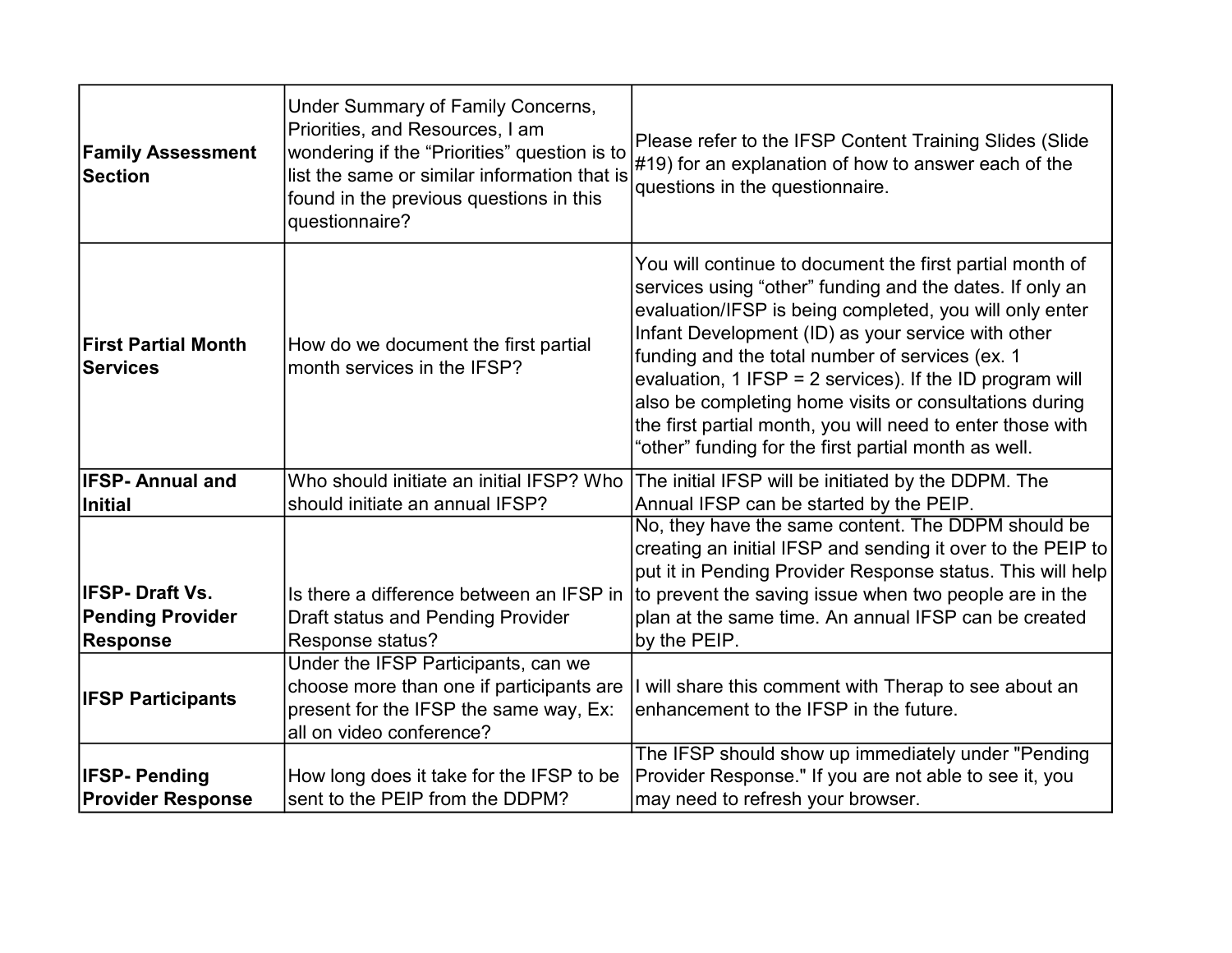| <b>IHS Hours</b>            | The Service Grid for In Home Support<br>says we don't have to add hours into the<br>service amount on the ISP, but there is<br>an asterisk in the new IFSP service<br>screen. Do we need to add hours?                                  | Please add hours for the time being. We have asked<br>Therap to remove the required fields for any services<br>that are not Part C Required or Funded. When this<br>change has been made, it will be communicated to the<br>field.                                                                                                                                                                                                                                                                                                                    |
|-----------------------------|-----------------------------------------------------------------------------------------------------------------------------------------------------------------------------------------------------------------------------------------|-------------------------------------------------------------------------------------------------------------------------------------------------------------------------------------------------------------------------------------------------------------------------------------------------------------------------------------------------------------------------------------------------------------------------------------------------------------------------------------------------------------------------------------------------------|
| Navigation                  | When you choose "back" rather than<br>bringing you back to the IFSP main page<br>it brings you all the way out to the IFSP<br>Draft List.                                                                                               | I will share this comment with Therap to see about an<br>enhancement to the IFSP in the future.                                                                                                                                                                                                                                                                                                                                                                                                                                                       |
| Priorities/Outcomes         | In the priority section do we number<br>them, do we list them, or just summarize<br>the parents' priorities?                                                                                                                            | Please refer to the IFSP Content Training Slides (Slide<br>#20) for an explanation of how to complete each of the<br>fields in the Outcomes section. Please number the<br>priorities in the Family Assessment section.                                                                                                                                                                                                                                                                                                                                |
| <b>Service Coordination</b> | How should Service Coordination be<br>listed on the new IFSP?                                                                                                                                                                           | Please list the "length of session" as 4 hours and then<br>list the "frequency" as 4 sessions per year.                                                                                                                                                                                                                                                                                                                                                                                                                                               |
| <b>Services</b>             | When setting up consult & HV services<br>on the ISP in the provider side as their<br>individual services, how do we project<br>we will only be planning for 6 months?<br>do we just shorten the dates on the<br>service to be 6 months? | All services should be written into the IFSP for an entire<br>year. If there is a change made to services at any time<br>(following a review), the IFSP will need to be updated.<br>You will terminate the service and enter the service<br>the amount and frequency of those when again with the new frequency. How services are<br>documented (ex. frequency, amount) should be<br>decided on at the IFSP meeting by the team. This is<br>the family's guide to their services, and should be<br>clear to the family and team as to what to expect. |